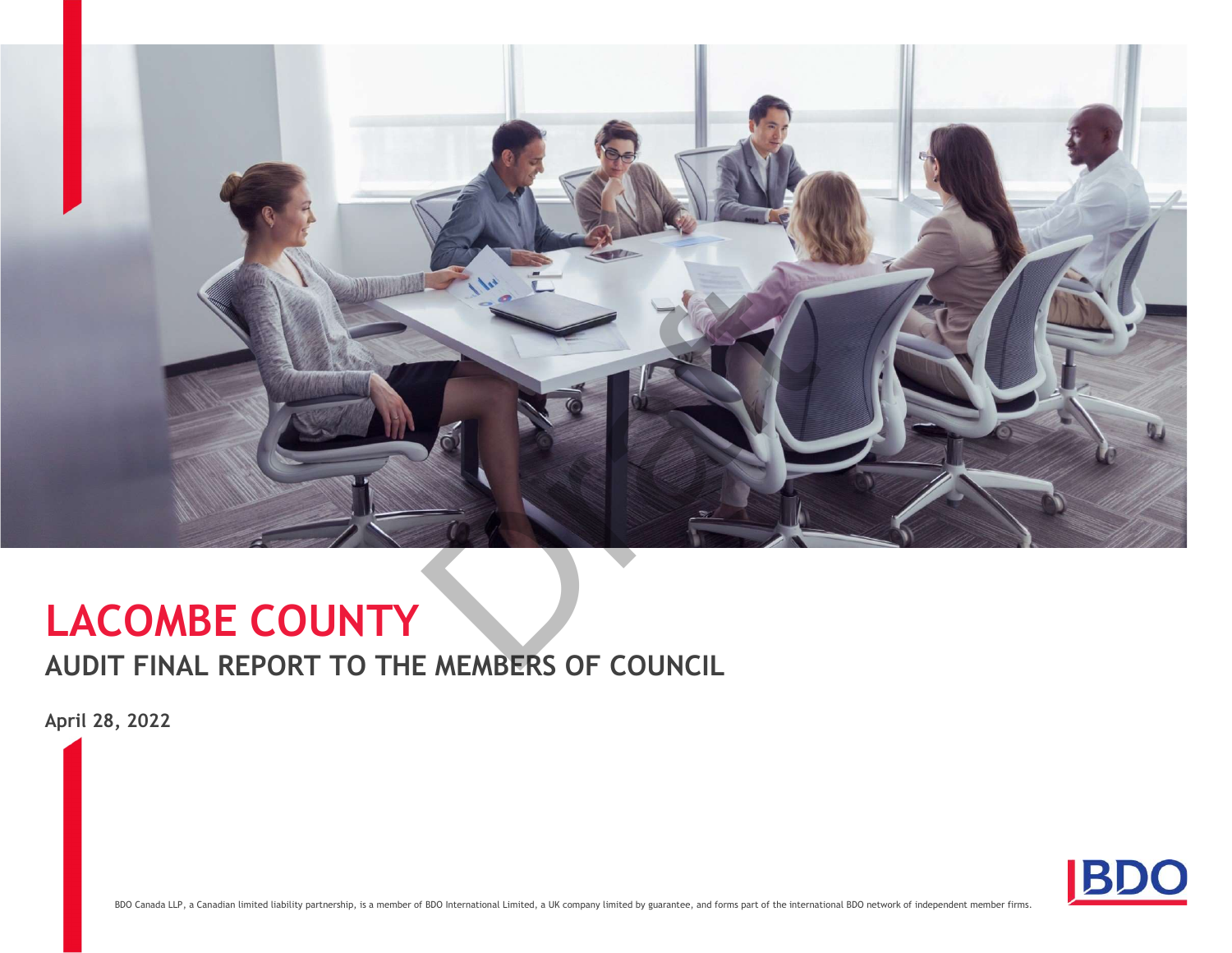# **TABLE OF CONTENTS**

| SUMMAR'                          |  |
|----------------------------------|--|
| AUDIT FINDINGS                   |  |
| <b>INTERNAL CONTROL MATTERS.</b> |  |
| APPENDIX A: INDEPENDENCE UPDATE. |  |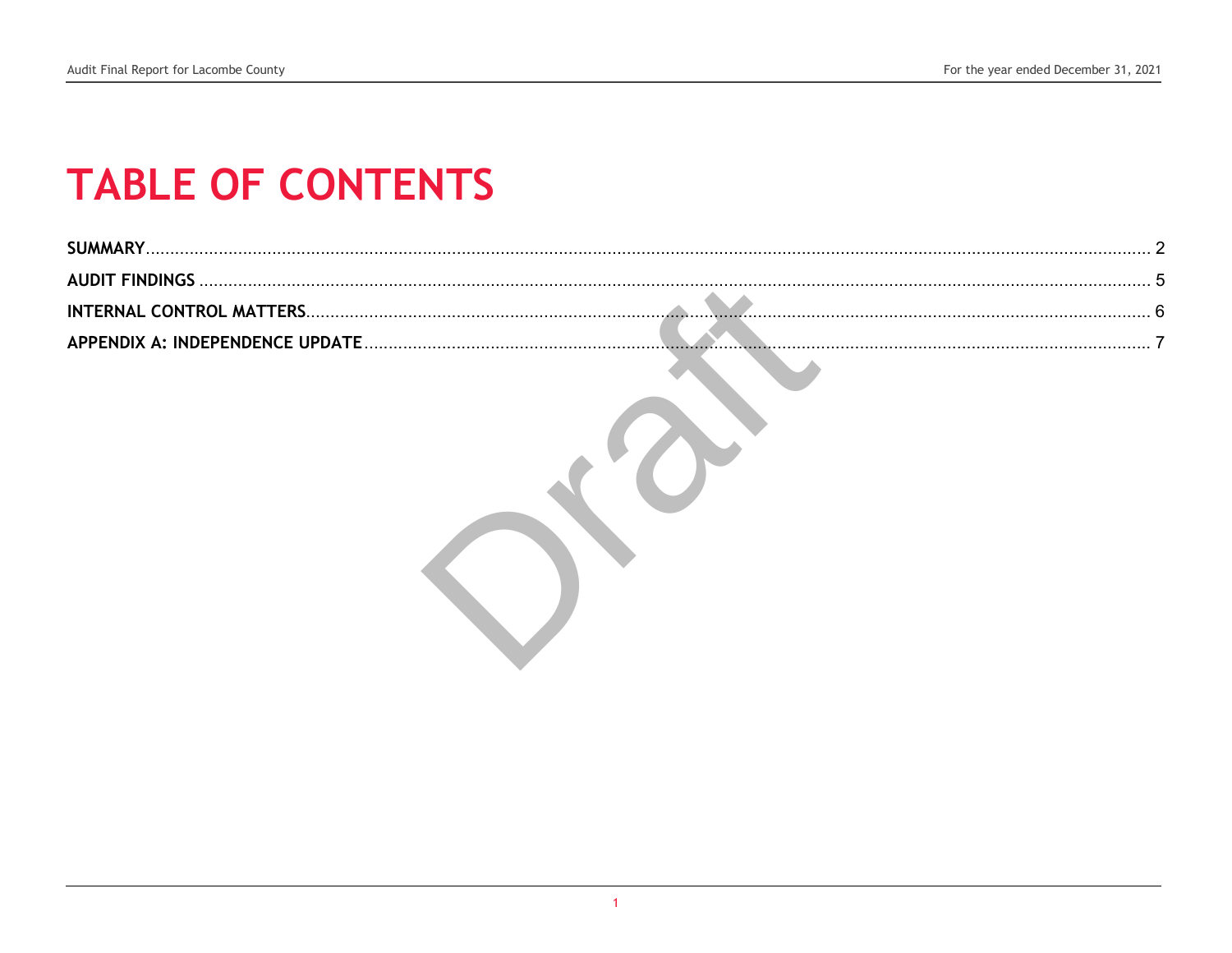### SUMMARY

Our audit and therefore this report will not necessarily identify all matters that may be of interest to the Members of Council in fulfilling its responsibilities. This report has been prepared solely for the use of the Members of Council and should not be distributed without our prior consent. Consequently, we accept no responsibility to a third party that uses this communication.

#### Status of the Audit

As of the date of this report, we have substantially completed our audit of the 2021 consolidated financial statements, pending completion of the following items:

- Receipt of signed management representation letter
- Receipt of outstanding legal confirmations
- Subsequent events review through to financial statement approval date
- Approval of consolidated financial statements by the Members of Council

We conducted our audit in accordance with Canadian generally accepted auditing standards. The objective of our audit was to obtain reasonable, not absolute, assurance about whether the consolidated financial statements are free from material misstatement. Nexternality<br>
In letter<br>
In letter<br>
In letter<br>
In letter<br>
Letter<br>
Letter<br>
Summinimary materiality.<br>
Letter<br>
Summinimary materiality.<br>
Letter<br>
Summinimary materiality.<br>
Letter<br>
Summinimary materiality.<br>
Summinimary material

Except as described in this report, the scope of the work performed was substantially the same as that described in our Planning Report to the Members of Council dated November 30, 2021.

Materiality

As communicated to you in our Planning Report to the Members of Council, preliminary materiality was \$960,000. Final materiality was same as preliminary materiality.

Audit Findings

Our audit focused on the risks specific to your business and key accounts. Our discussion points below focus on areas of significant risks of material misstatement, or the following items:

- Revenue Recognition
- Management override of controls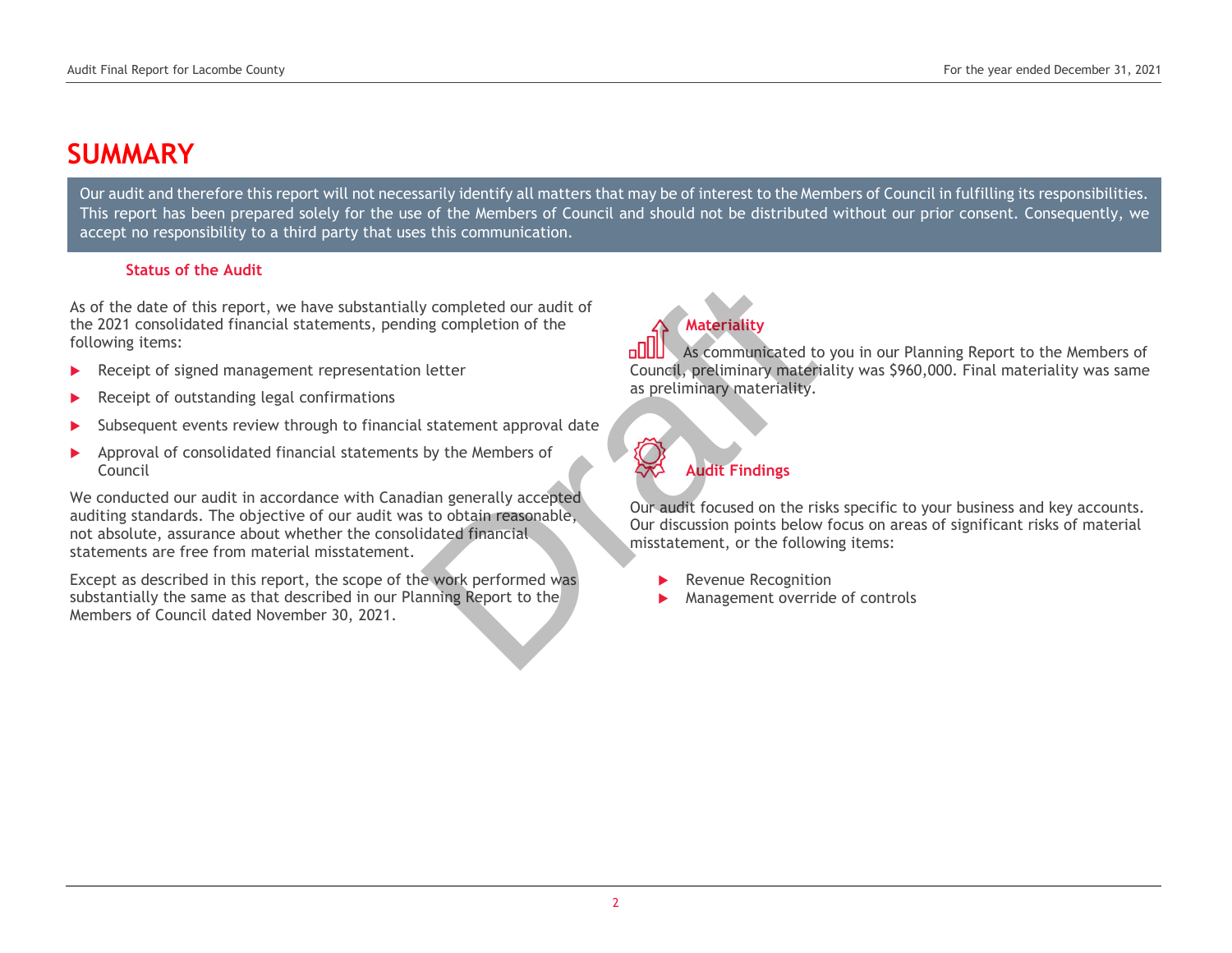

## Internal Control Matters

We are required to report to you in writing, any significant deficiencies in internal control that we have identified. The specifics of this communication are included in our report below.



#### Independence

Our annual letter confirming our independence was previously provided to you. We know of no circumstances that would cause us to amend the previously provided letter.



We have disclosed all significant adjusted and unadjusted differences and disclosure omissions identified through the course of our audit engagement. Each of these items has been discussed with management.

Management has determined that the unadjusted differences are immaterial both individually and in aggregate to the consolidated financial statements taken as a whole. Should the Members of Council agree with this assessment, we do not propose further adjustments.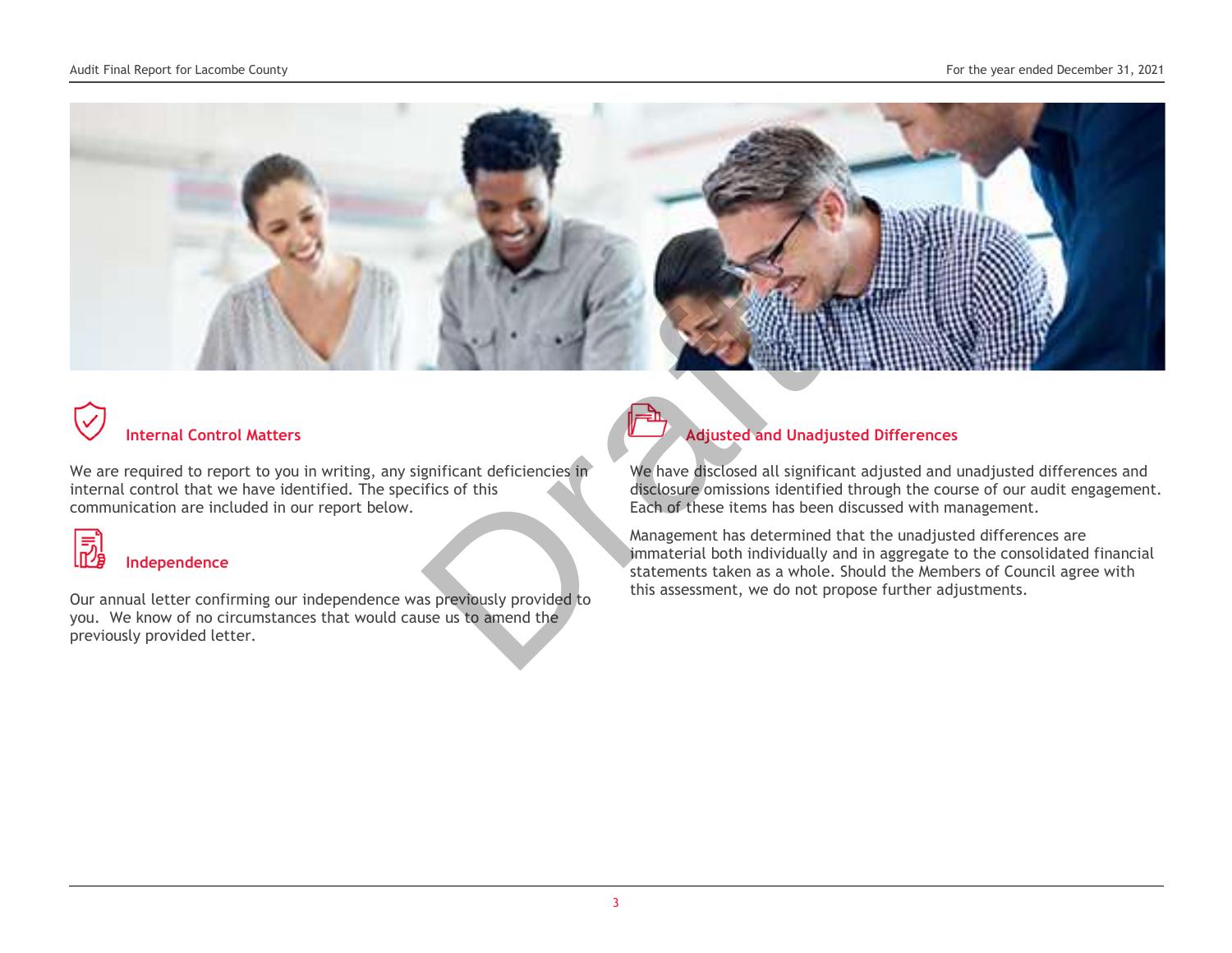## Management Representations

During the course of our audit, management made certain representations to us. These representations were verbal or written and therefore explicit, or they were implied through the consolidated financial statements. Management provided representations in response to specific queries from us, as well as unsolicited representations. Such representations were part of the evidence gathered by us to be able to draw reasonable conclusions on which to base our audit opinion. These representations were documented by including in the audit working papers memoranda of discussions with management and written representations received from management. Senations interspersed<br>
representations. Such<br>
d by us to be able to<br>
audit opinion. These<br>
the audit working<br>
that and written<br>
ed from management<br>
ed from management<br>
ed from management

A summary of the representation we have requested from management is set out in the representation letter.

## Fraud Discussion

Through our planning process, and current and prior years' audits, we have developed an understanding of your oversight processes. We are not currently aware of any fraud affecting the municipality.

If you are aware of changes to processes or are aware of any instances of actual, suspected, or alleged fraud affecting the Municipality since our discussions held at planning, we request that you provide us with this information.

Please refer to the Auditor's Responsibilities for Detecting Fraud in the Planning Report to the Members of Council.

Ĩ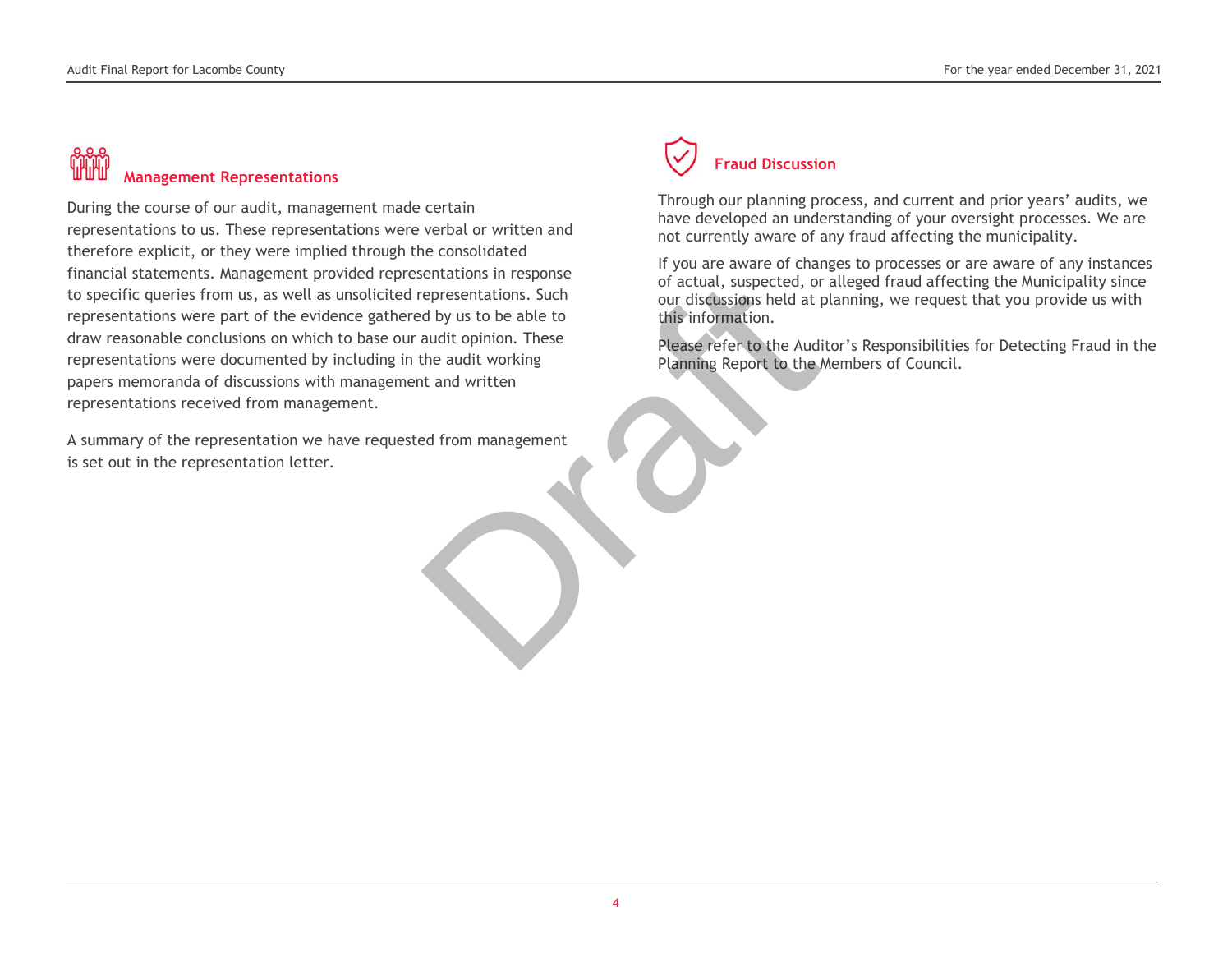### AUDIT FINDINGS

As part of our ongoing communications with you, we are required to have a discussion on our views about significant qualitative aspects of the Municipality's accounting practices, including accounting policies, accounting estimates and financial statement disclosures. In order to have a frank and open discussion, these matters will be discussed verbally with you. A summary of the key discussion points are as follows:

| <b>SIGNIFICANT RISKS OF</b><br><b>MATERIAL</b><br><b>MISSTATEMENT</b> | <b>RISKS NOTED</b>                                                                                                                 | <b>AUDIT FINDINGS</b>                                                                                                                                                                                                                                                                                                                                                                                                                                                                                                                                                                                                                                                                             |
|-----------------------------------------------------------------------|------------------------------------------------------------------------------------------------------------------------------------|---------------------------------------------------------------------------------------------------------------------------------------------------------------------------------------------------------------------------------------------------------------------------------------------------------------------------------------------------------------------------------------------------------------------------------------------------------------------------------------------------------------------------------------------------------------------------------------------------------------------------------------------------------------------------------------------------|
| <b>Revenue Recognition</b>                                            | Fraud risk that revenues may be<br>recognized early and not in accordance<br>with the applicable financial reporting<br>standards. | Grant income was agreed to grant agreement and applications, as well<br>deferred income was verified as at year-end. Property taxes were agreed<br>and in line with the budget as passed by council and an analytical analysis<br>was performed on all other revenue accounts. Total revenue is as follows:<br>Grant revenue - \$7.43M<br>$\bullet$ /<br>User fee revenue - \$6.04M<br>Taxation revenue - \$32.56M<br>$\bullet$<br>Management asserts that all revenue has been appropriately recorded in<br>accordance with Public Sector Accounting Standards. The Municipalities<br>revenue recognition policy was reviewed and was in line with Public Sector<br><b>Accounting Standards.</b> |
| <b>Management Override of</b><br><b>Controls</b>                      | Fraud risk relating to the fact that senior<br>management have the ability to override<br>controls.                                | Control testing was performed with no exceptions indicating no overrides<br>existed. Journal entry testing was done as part of audit procedures,<br>leading to no indications of override. Management has represented that the<br>risk of fraud in the Municipality is low, and that they are not aware of any<br>fraud (actual, suspects, or alleged) that may have occurred within the<br>Municipality's financial statements during the year ended December 31,<br>2021, or to date.                                                                                                                                                                                                           |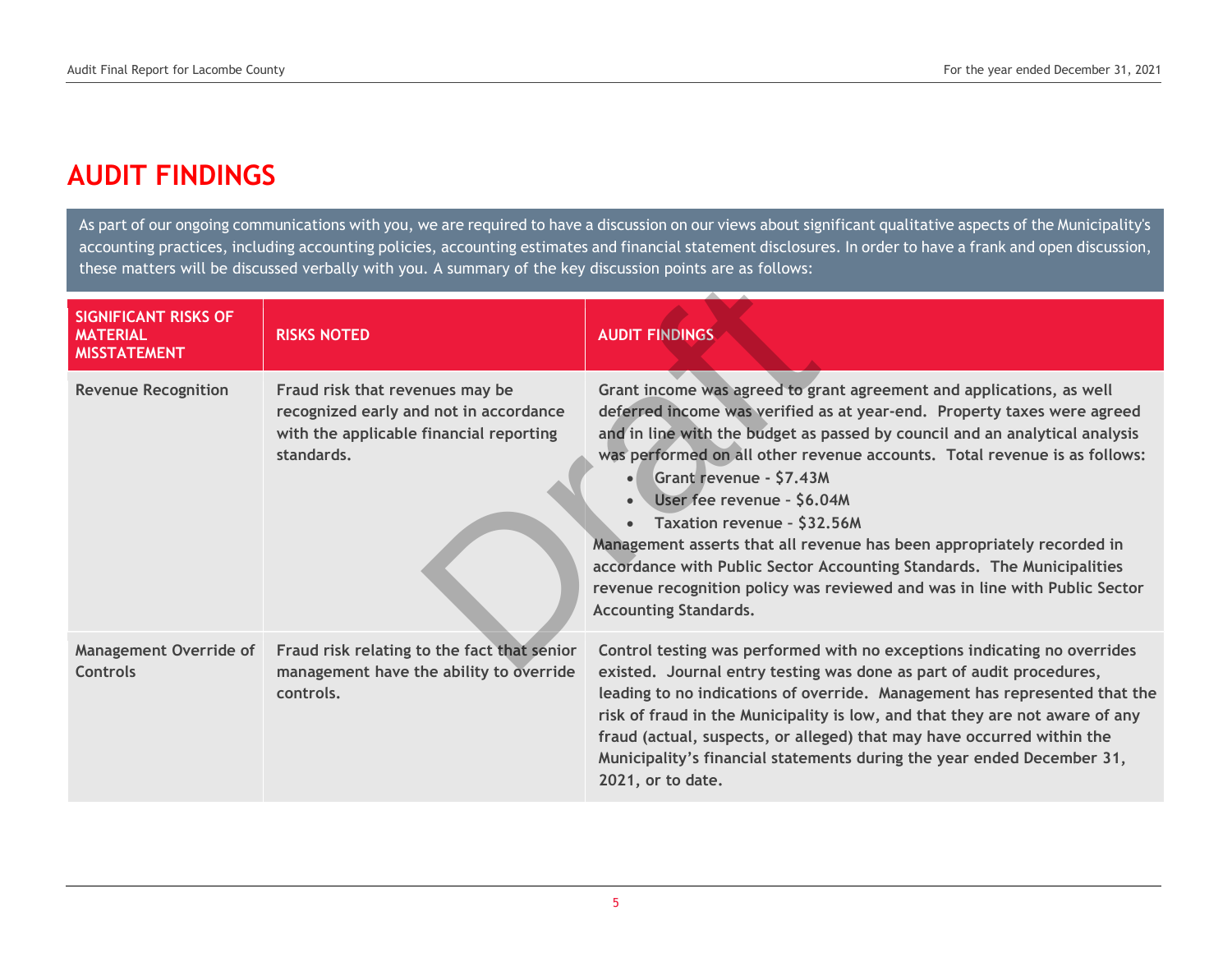### INTERNAL CONTROL MATTERS

During the course of our audit, we performed the following procedures with respect to the Municipality's internal control environment:

- Documented operating systems to assess the design and implementation of control activities that were relevant to the audit.
- Discussed and considered potential audit risks with management.

The results of these procedures were considered in determining the extent and nature of substantive audit testing required.

We are required to report to you in writing, significant deficiencies in internal control that we have identified during the audit. A significant

deficiency is defined as a deficiency or combination of deficiencies in internal control that, in the auditor's professional judgment, is of sufficient importance to merit the attention of those charged with governance.

As the purpose of the audit is for us to express an opinion on the Municipality's consolidated financial statements, our audit cannot be expected to disclose all matters that may be of interest to you. As part of our work, we considered internal control relevant to the preparation of the consolidated financial statements such that we were able to design appropriate audit procedures. This work was not for the purpose of expressing an opinion on the effectiveness of internal control. Example and<br>
The selevant to the audit.<br>
Solution of the audit of the audit of the audit of the audit of the audit of the consolidated financial state<br>
in determining the extent<br>
Financial state<br>
suppropriate audit procedu

No control deficiencies were noted that, in our opinion, are of significant importance to discuss with those charged with governance.